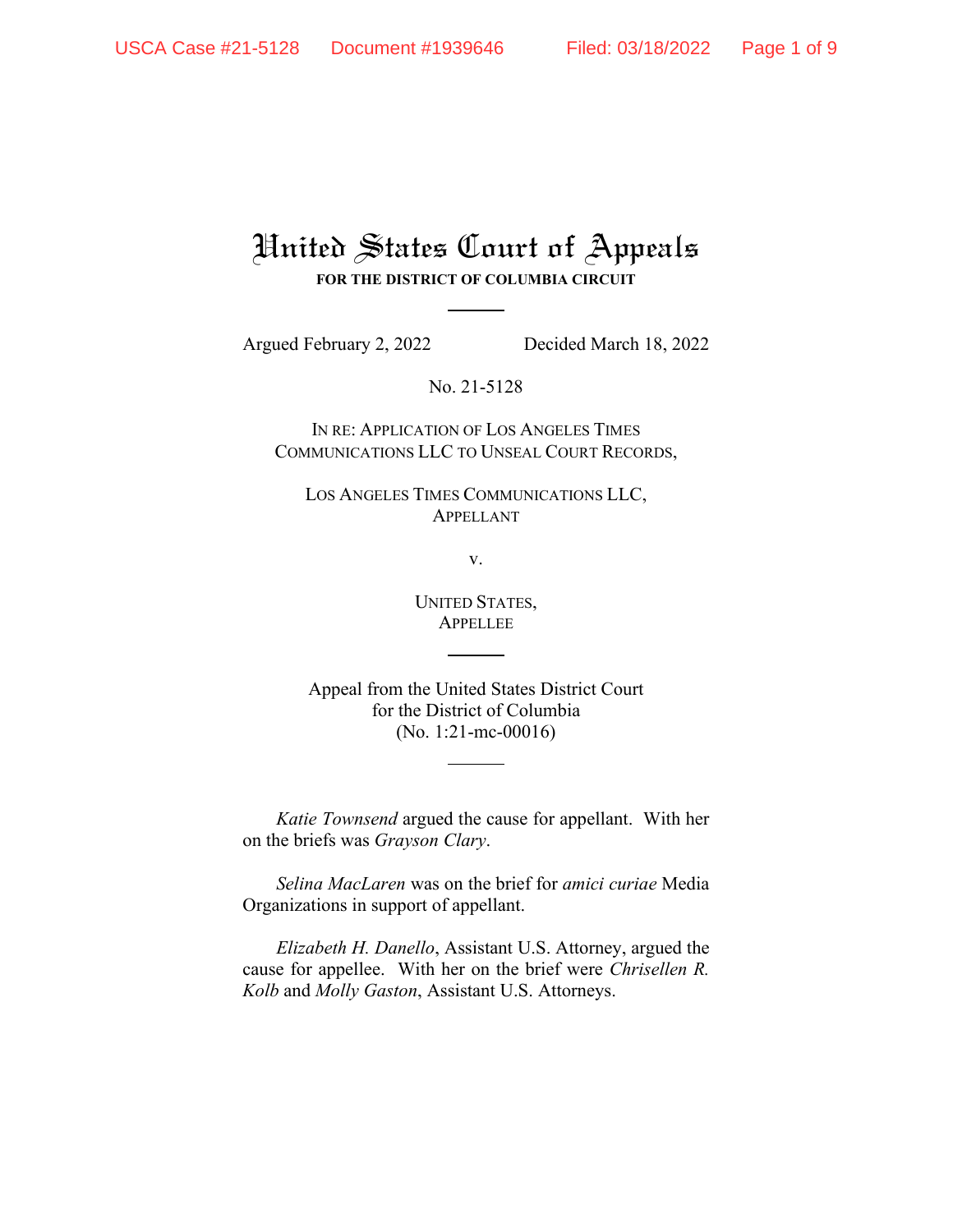## Before: ROGERS, MILLETT and KATSAS, *Circuit Judges*.

## Opinion for the Court by *Circuit Judge* ROGERS.

ROGERS, *Circuit Judge*: The Los Angeles Times appeals the district court's denial of its motions to unseal court records relating to a search warrant allegedly executed on Senator Richard Burr in connection with an insider-trading investigation and the government's memorandum opposing its motion to unseal. It claims rights of access to these materials pursuant to the common law and the First Amendment of the U.S. Constitution. It maintains that sealing the government's opposition memorandum violated its rights under the Due Process Clause of the Constitution. The court remands the case to the district court to reconsider its common law analysis in light of new disclosures from a related investigation by the Securities and Exchange Commission and Senator Burr's public acknowledgment of the Justice Department's investigation, as well as precedent governing how the common law right should be balanced against competing interests.

**I.**

On February 13, 2020, Senator Richard Burr and his wife sold stocks valued between \$628,000 and \$1.72 million, as disclosed in mandatory Senate filings. Soon after, the stock market fell sharply as news about the COVID-19 pandemic spread. Because, shortly before those sales, Senator Burr had received briefings on the pandemic in his capacity as a Senator and member of the Senate Committee on Health, Education, Labor and Pensions, the February 13 trades quickly garnered media scrutiny and public attention. *See, e.g.*, Eric Lipton & Nicholas Fandos, *Senator Richard Burr Sold a Fortune in Stocks as G.O.P. Played Down Coronavirus Threat*, N.Y.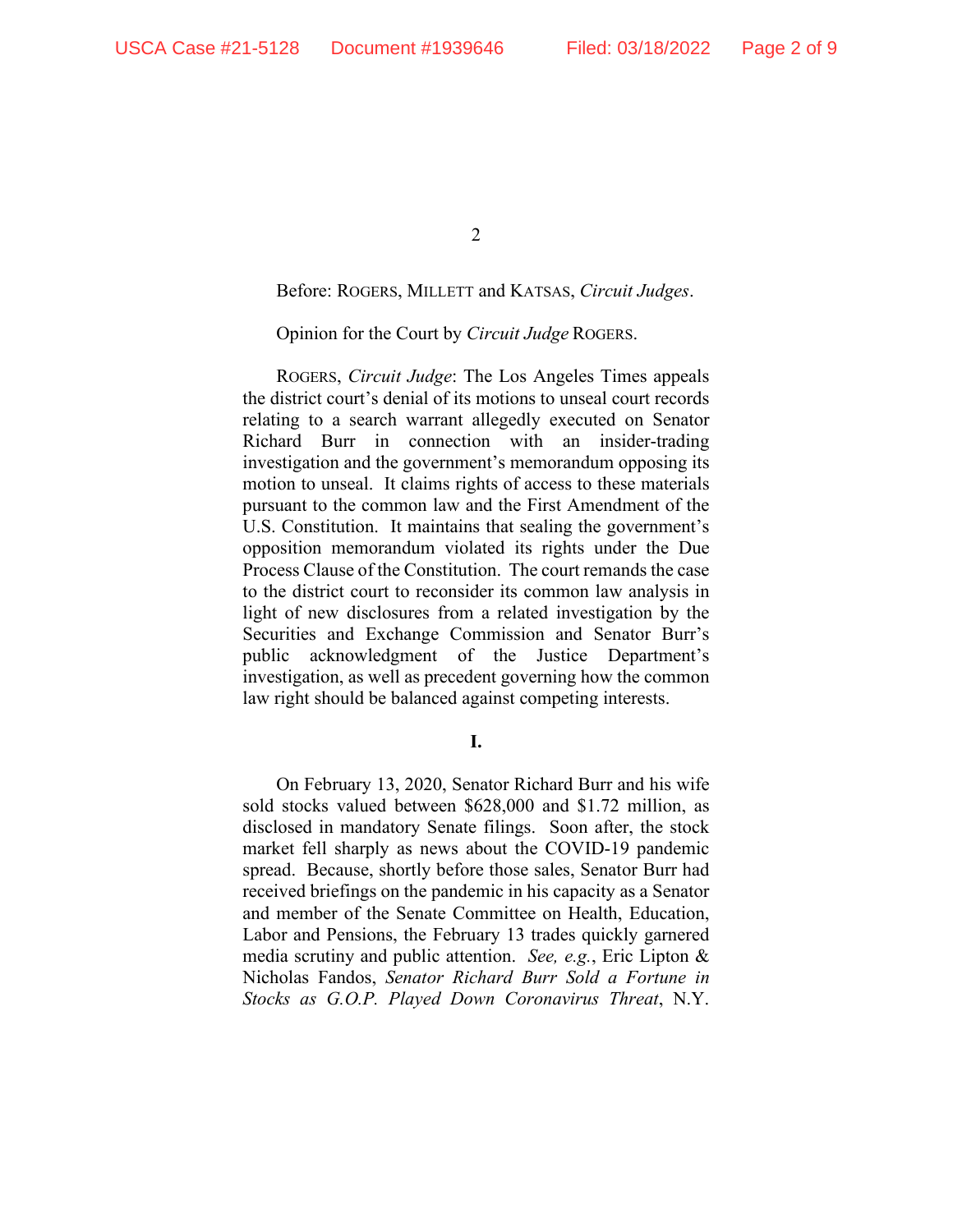TIMES (Mar. 19, 2020), https://www.nytimes.com/2020/03/19 /us/politics/richard-burr-stocks-sold-coronavirus.html.

On May 13, 2020, Los Angeles Times Communications LLC reported that Senator Burr had been served with a search warrant and that his cellphone had been seized in connection with an alleged investigation by the Justice Department into his stock trades. Del Quentin Wilber & Jennifer Haberkorn, *FBI Serves Warrant on Senator in Investigation of Stock Sales Linked to Coronavirus*, L.A. TIMES (May 13, 2020), http://lat.ms/2N0cTNh. The article was based on the comments of a "law enforcement official" who was "speaking on condition of anonymity to discuss a law enforcement action." *Id.* Eight months later, Senator Burr issued a public statement noting that the investigation into the stock transactions had been closed. *See* Vanessa Romo*, DOJ Drops Insider Trading Investigation Into Sen. Richard Burr*, NPR (Jan. 19, 2021), https://www.npr.org/202l/01/19/958622574 /doj-drops-insider-trading-investigation-into-sen-richard-burr.

On February 24, 2021, the L.A. Times filed a motion in the U.S. District Court for the District of Columbia pursuant to Local Criminal Rule 57.6, requesting that the district court unseal court records related to the search warrant allegedly executed on Senator Burr's cellphone. In support, the L.A. Times claimed rights of access under the common law and the First Amendment to the U.S. Constitution. The government opposed the motion, filing *ex parte* and under seal. The L.A. Times then moved to unseal the government's opposition or, in the alternative, to order the government to file a redacted version of its sealed filings on the public docket.

The district court ruled that even if a common law or First Amendment right of access attached, "no disclosure of search warrant materials would be appropriate in a closed, non-public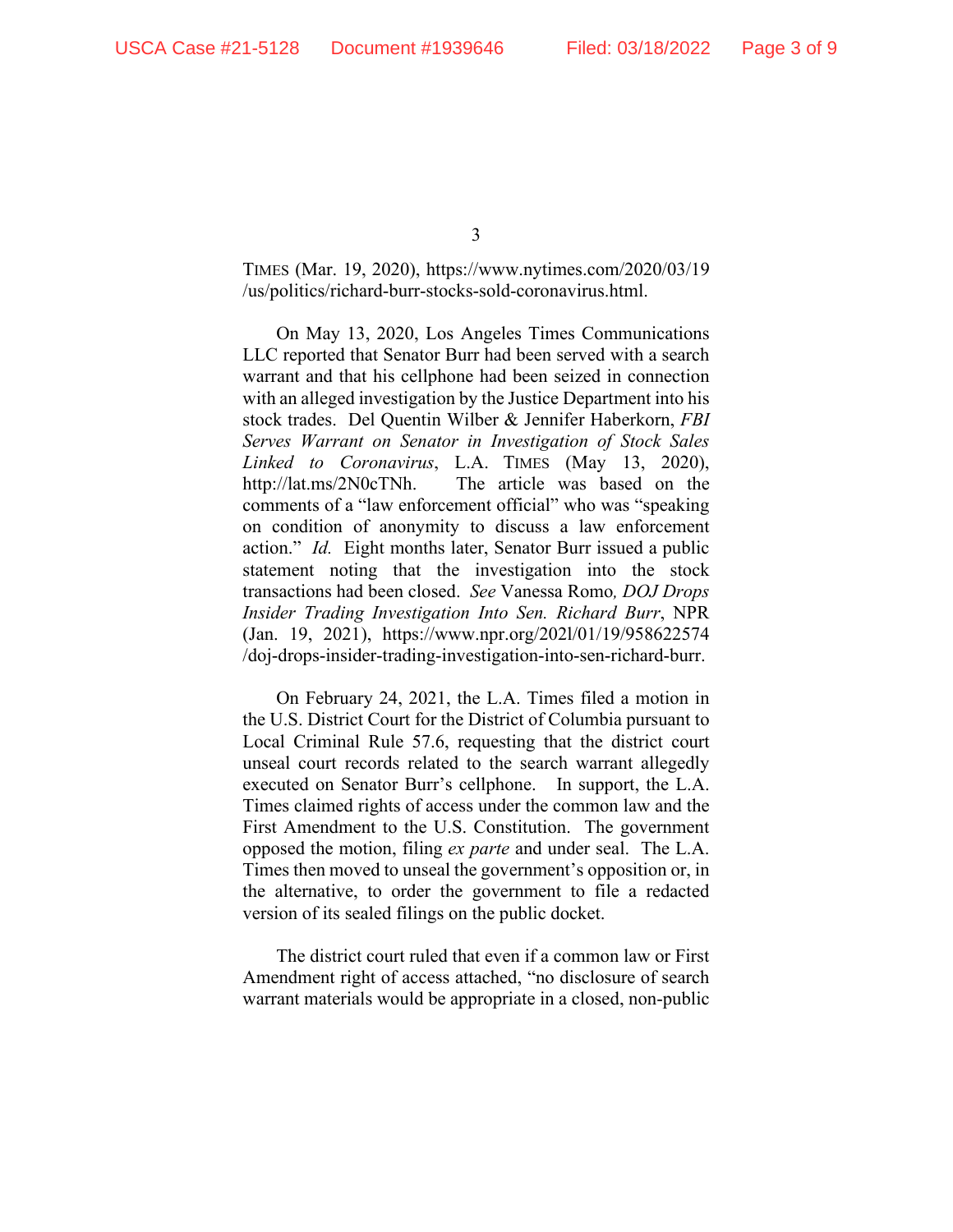investigation that has not resulted in criminal charges, and where individual privacy and governmental interests may be implicated." D.D.C. Mem. Op. & Order at 6 (May 26, 2021) (hereinafter "2021 Mem. Op."). Applying *United States v. Hubbard*, 650 F.2d 293, 317–22 (D.C. Cir. 1980), the court explained that "investigations that had not been acknowledged by the government" may implicate several distinct privacy interests, including "privacy interests of the subject of the investigation, privacy interests of third parties, and investigative interests of the government." 2021 Mem. Op. at 7. Further, the court observed that "[w]ithout acknowledgment by the government, media coverage regarding the existence of a criminal investigation or search warrant does not extinguish the substantial privacy interests underlying search warrant materials, particularly where the specific information in the materials has not been disclosed." *Id.* at 8. Concluding that the "various privacy and government interests . . . would outweigh the public's interest in disclosure," *id.* at 9, the court denied the motion to unseal the hypothesized search warrant materials, *id.* at 10.

The district court also denied the motion to unseal the government's opposition for the same reason. *Id.* at 9 n.3. Responding to the L.A. Times' reliance on *Washington Post v. Robinson*, 935 F.2d 282 (D.C. Cir. 1991), the district court stated that *Robinson* "sets forth 'Procedures for Sealing Plea Agreements,' that do not necessar[ily] apply generally to all motions to seal." 2021 Mem. Op. at 9 n.3 (internal citation omitted). The L.A. Times subsequently appealed the district court's memorandum opinion and accompanying order.

Several months after the district court's opinion was issued, the Securities and Exchange Commission ("SEC") filed an enforcement action in the U.S. District Court for the Southern District of New York for a subpoena issued to Senator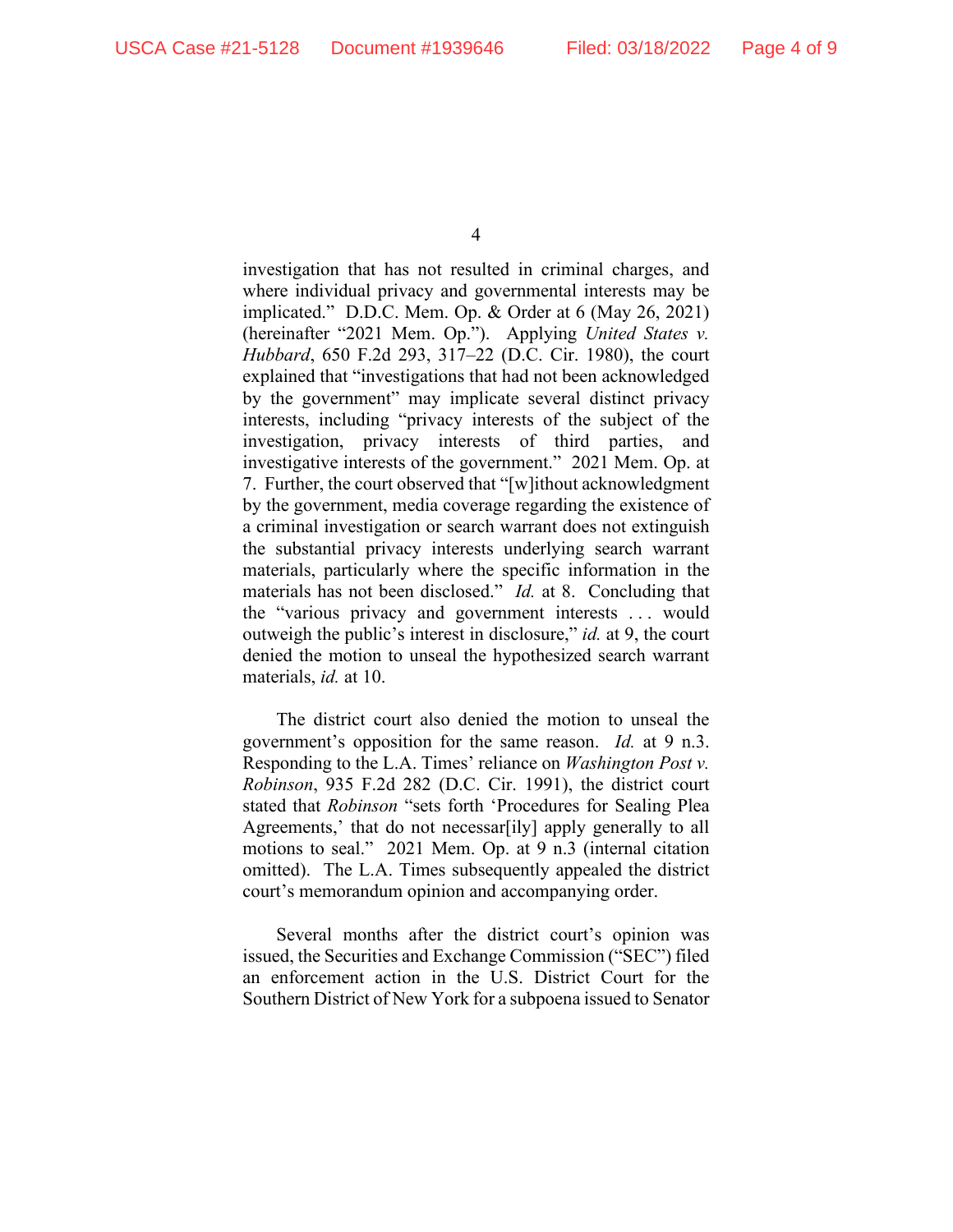Burr's brother-in-law, Gerald Fauth. Application for Order to Show Cause and Order Requiring Compliance with an Investigative Subpoena, *SEC v. Fauth*, No. 1:21-mc-00787 (S.D.N.Y. Oct. 22, 2021). In the accompanying memorandum of law, the SEC disclosed that it was investigating stock trades by Senator Burr and Mr. Fauth, and that its investigation paralleled an investigation by the Justice Department. Memorandum of Law, *SEC v. Fauth*, No. 1:21-mc-00787, at 3, 6 (S.D.N.Y. Oct. 22, 2021). The filing also disclosed some of the underlying facts, including records of phone calls among Burr, Fauth, and their brokers. *Id.* at 4–5. A separate declaration by Fauth's counsel recounted a conversation in which Justice Department prosecutors stated that the criminal investigation of Fauth was closed. Decl. of F. Joseph Warin (counsel for Gerald Fauth), *SEC v. Fauth*, No. 1:21-mc-00787, at 3–4 (S.D.N.Y. Oct. 27, 2021).

## **II.**

The common law right of access attaches to "judicial records," which this court has characterized as documents intended to "influence a judge's decisionmaking." *CNN v. FBI*, 984 F.3d 114, 116, 118 (D.C. Cir. 2021). The government's opposition memorandum is a classic example of a document intended to influence judicial decision-making and is therefore a judicial record. *See League of Women Voters v. Newby*, 963 F.3d 130, 136 (D.C. Cir. 2020). So, too, are the hypothesized search warrant materials, which would have been intended to influence a judicial decision to find probable cause to issue a search warrant. This court has concluded that electronic surveillance applications, which serve a similar purpose to search warrant materials, are subject to the common law right of access. *In re Application of Leopold*, 964 F.3d 1121, 1128– 29 (D.C. Cir. 2020). And other circuit courts of appeals have held that search warrant applications and their supporting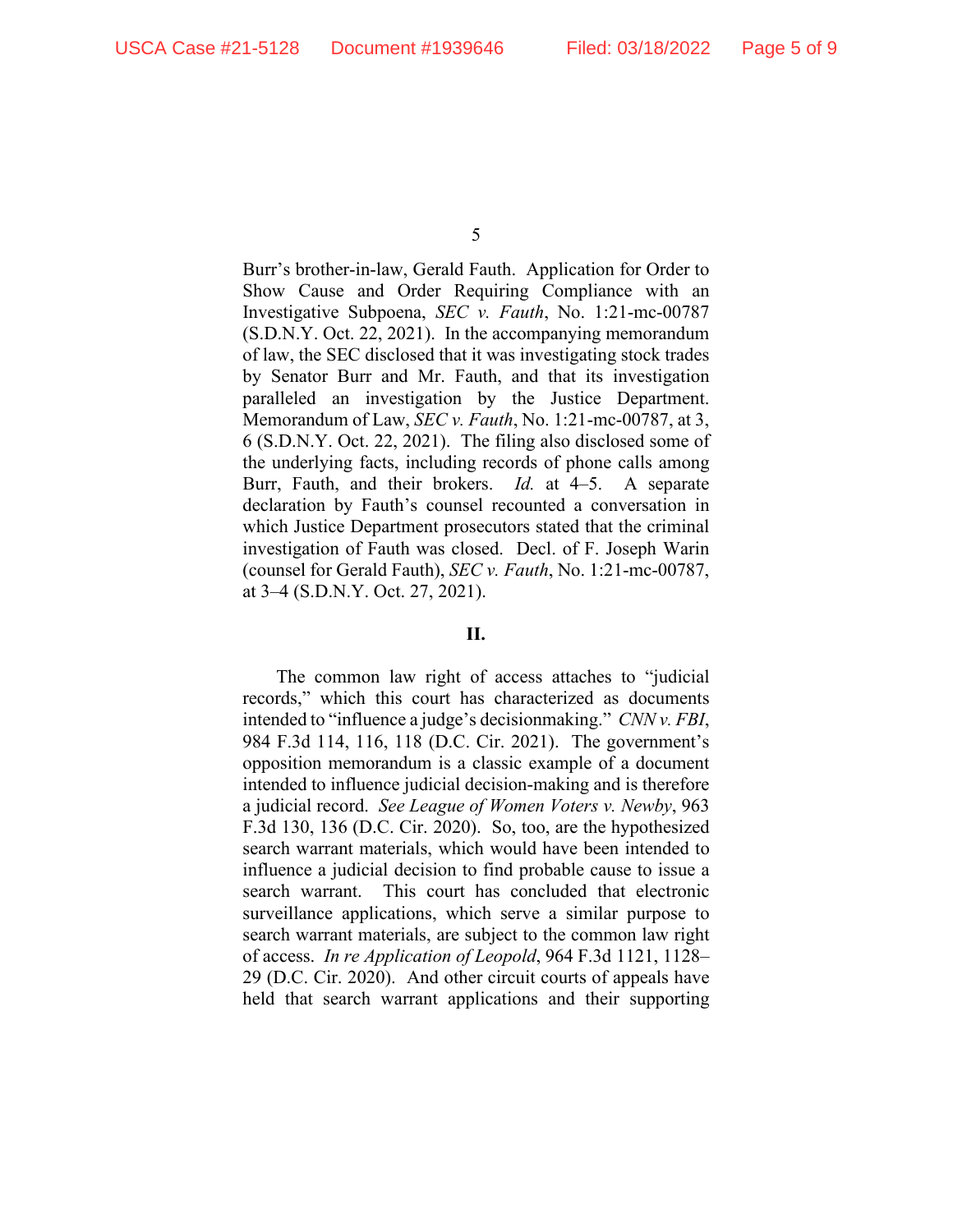affidavits are judicial records. *See, e.g.*, *United States v. Bus. of the Custer Battlefield Museum & Store*, 658 F.3d 1188, 1193 (9th Cir. 2011); *In re Application of Newsday, Inc.*, 895 F.2d 74, 79 (2d Cir. 1990).

Where the common law right attaches, there is a "strong presumption in favor of public access to judicial proceedings," but "that presumption may be outweighed by competing interests." *Leopold*, 964 F.3d at 1127 (quoting *Hubbard*, 650 F.2d at 317) (internal quotation marks omitted). In *Hubbard*, 650 F.2d at 317–22, this court outlined a six-factor test describing the relevant interests to be considered upon a motion to unseal. The test is summarized in *MetLife v. Financial Stability Oversight Council*, 865 F.3d 661 (D.C. Cir. 2017):

> [W]hen a court is presented with a motion to seal or unseal, it should weigh (1) the need for public access to the documents at issue; (2) the extent of previous public access to the documents; (3) the fact that someone has objected to disclosure, and the identity of that person; (4) the strength of any property and privacy interests asserted; (5) the possibility of prejudice to those opposing disclosure; and (6) the purposes for which the documents were introduced during the judicial proceedings.

*Id.* at 665 (internal citations and quotation marks omitted). The court continued:

> A seal may be maintained only "if the district court, after considering the relevant facts and circumstances of the particular case, and after weighing the interests advanced by the parties in light of the public interest and the duty of the courts, concludes that justice so requires."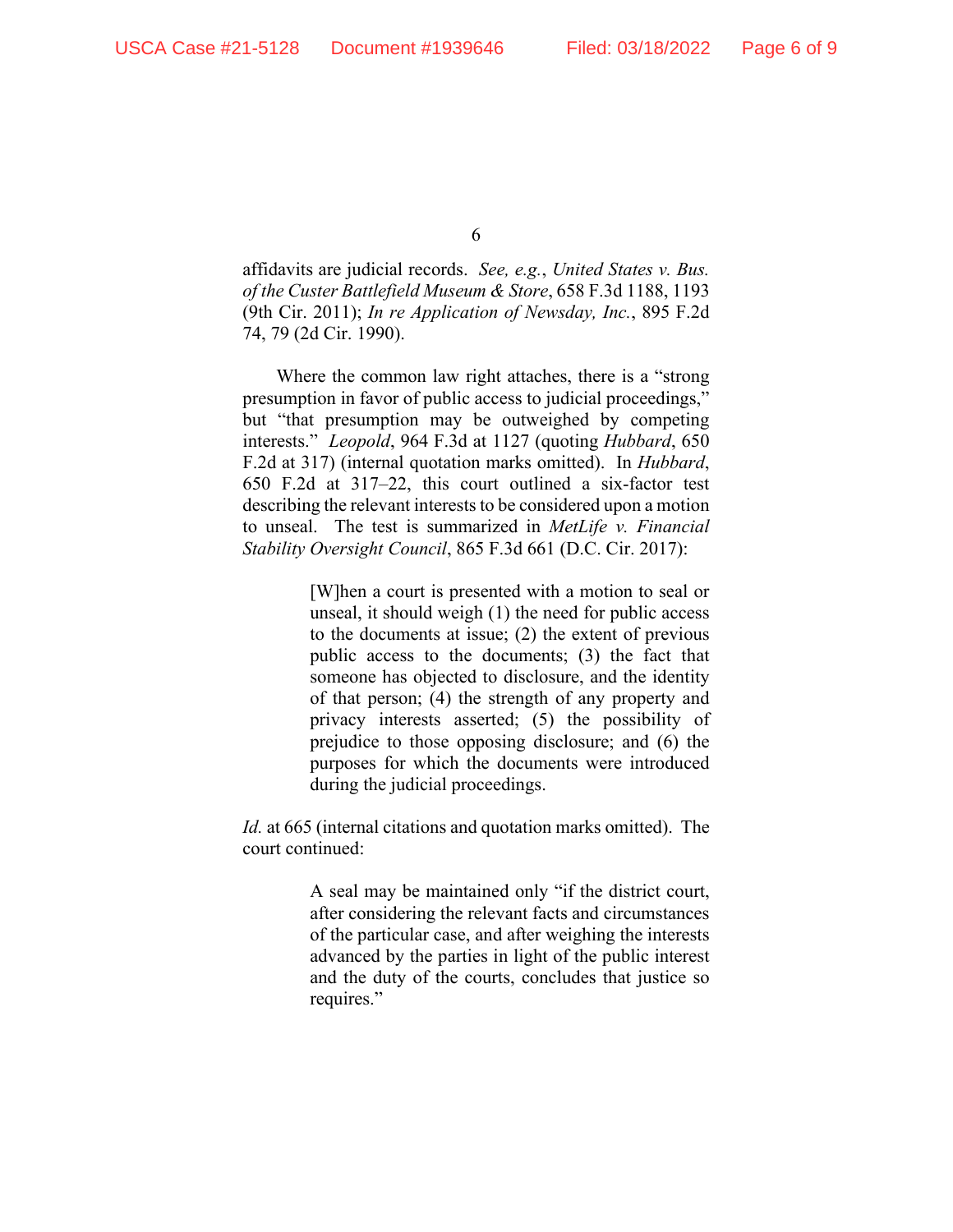*Id.* at 665–66 (quoting *In re Nat'l Broad. Co.*, 653 F.2d 609, 613 (D.C. Cir. 1981)). For the following reasons, this court need not now reach the L.A. Times' arguments under the First Amendment.

This court reviews the district court's balancing of the *Hubbard* factors for abuse of discretion. *E.E.O.C. v. Nat'l Children's Ctr., Inc.*, 98 F.3d 1406, 1410 (D.C. Cir. 1996). Although its discretion is "wide," the district court must provide a "full explanation" for its decision, detailed enough to permit "review [of] the district court's exercise of its discretion." *Id.* Because the SEC's parallel investigation released details after the district court had denied the L.A. Times' motions, the district court should on remand re-evaluate and re-weigh the *Hubbard* factors to determine whether it is still appropriate to seal the hypothesized search warrant materials and the government's opposition memorandum. To the extent the hypothesized search warrant materials exist and any materials contain details that were not public when the district court denied L.A. Times' motion to unseal, the district court should reconsider whether sealing is still justified in view of the *Hubbard* factors or whether redaction would be an appropriate alternative.

In addition, the district court's *Hubbard* analysis is flawed in ways that are independent of the SEC disclosures and should be reconsidered on remand. First, the district court's analysis of the first *Hubbard* factor — the need for public access — falls short of the "full explanation" expected to enable this court to review the district court's reasoning. *Nat'l Children's Ctr.*, 98 F.3d at 1410. Although the court acknowledges the possible existence of a public interest in disclosure, 2021 Mem. Op. at 9 (noting that "the various privacy and government interests . . . outweigh the public's interest in disclosure"), its opinion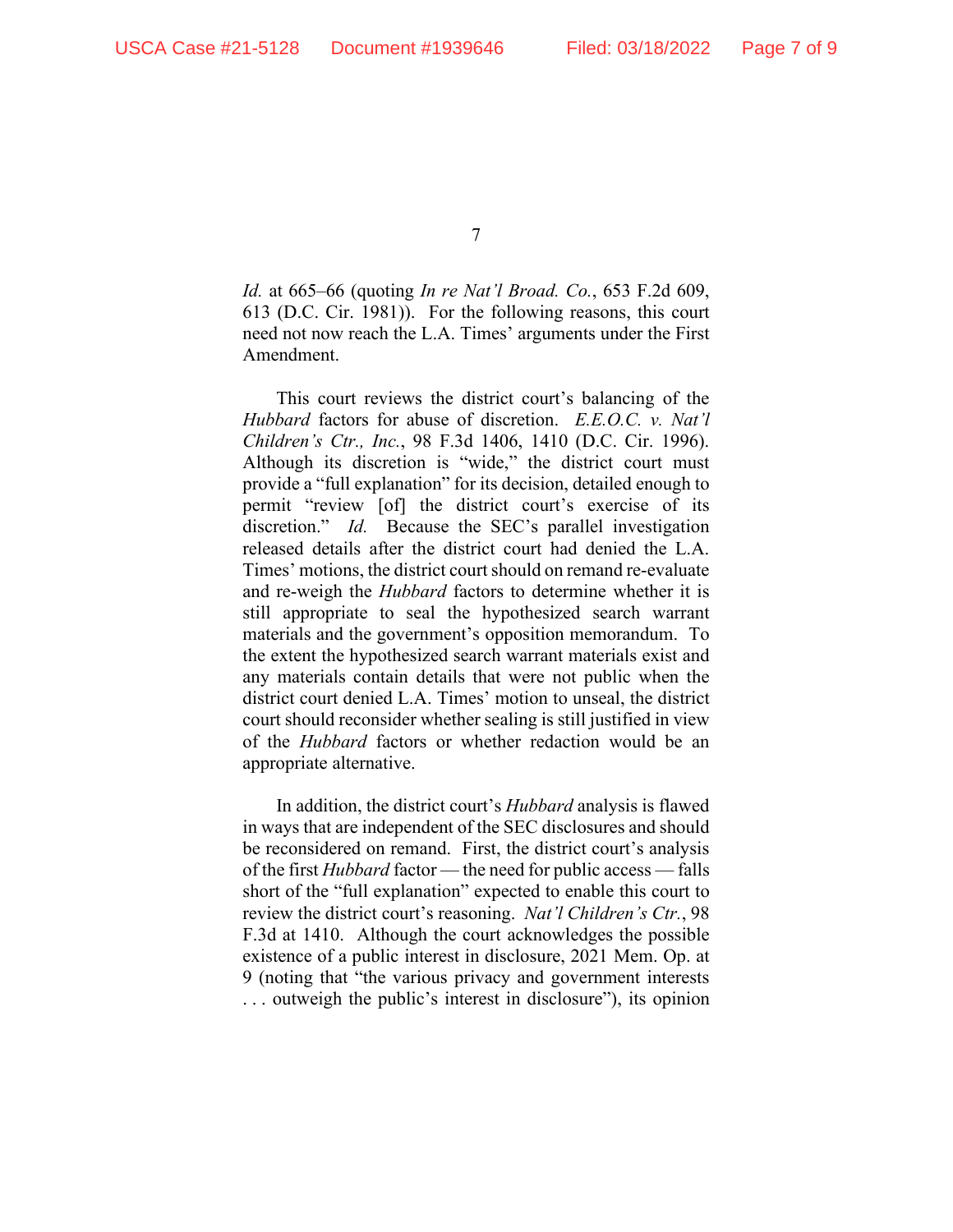does not discuss either the nature or scope of that interest or the powerful public interest in learning of a sitting Senator's potential violation of insider-trading laws based on information acquired in his official capacity. Without further elaboration on the nature of the public interest that the district court found to be outweighed by the privacy and government interests, this court will be unable to determine whether the district court acted properly within its discretion.

Second, the district court placed almost no weight on the extensive media reporting relating to the Justice Department investigation, including the Senator's own acknowledgment of the investigation, when evaluating the privacy interests at stake. The court concluded that the privacy interests referenced by *Hubbard*'s fourth factor are "no less great where some of the relevant information has been reported on in the news media," stating that "[w]ithout acknowledgment by the government, media coverage regarding the existence of a criminal investigation or search warrant does not extinguish the substantial privacy interests underlying search warrant materials, particularly where the specific information in the materials has not been disclosed." *Id.* at 8. Even if the interests are not "extinguish[ed]," the district court appears not to have contemplated the possibility that those interests would be attenuated where the very subject of the investigation has acknowledged it. As the Supreme Court has instructed, a district court's *Hubbard* analysis must consider the "relevant facts and circumstances of the particular case," *Nixon v. Warner Commc'ns*, *Inc.*, 435 U.S. 589, 599 (1978), which in the instant case would include the Senator's own acknowledgment of the investigation. Nor did the district court address whether Senator Burr's privacy interest was further diminished because the investigation involved actions taken by a public official in his public capacity.